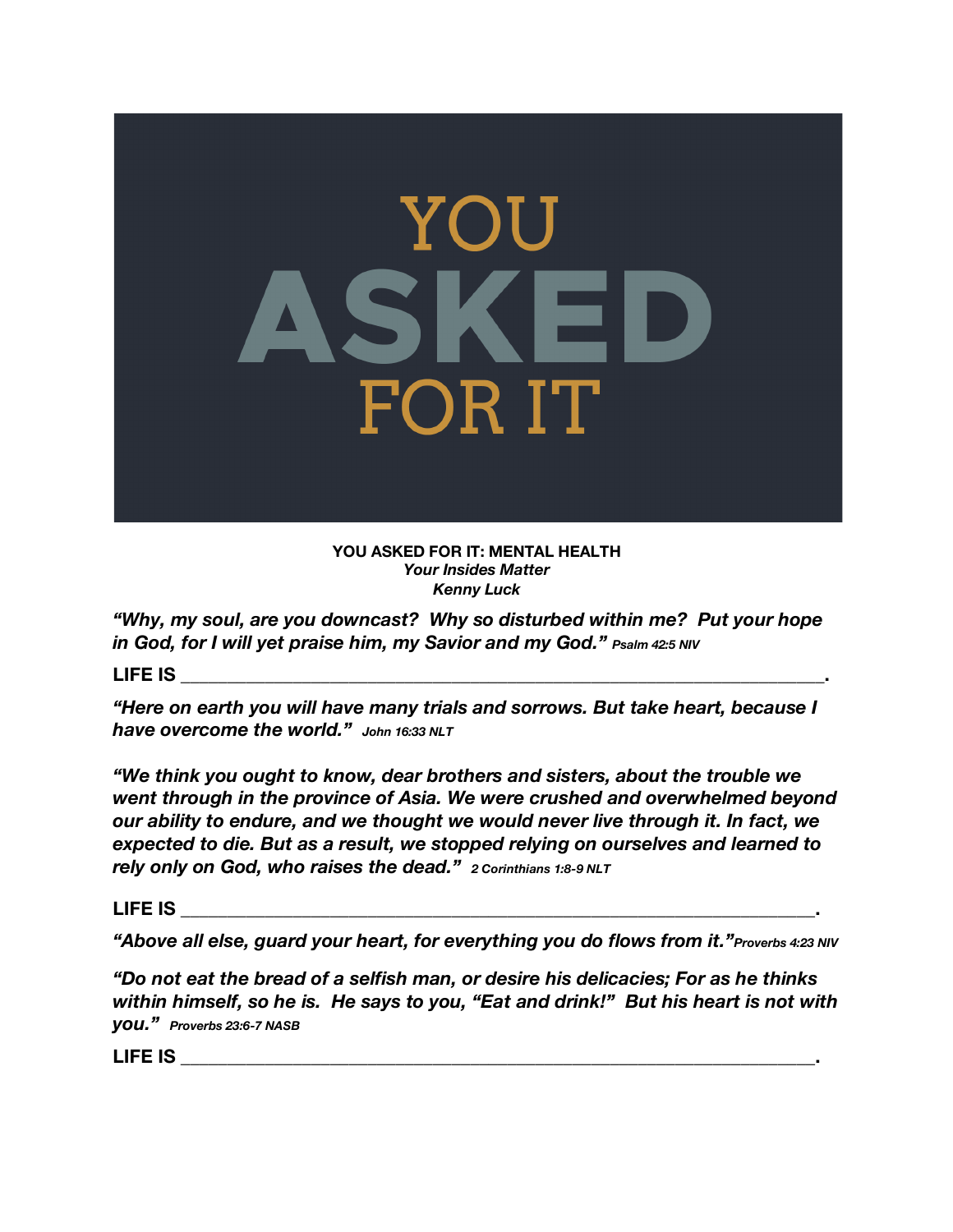*"Jephthah the Gileadite was one tough warrior. He was the son of a prostitute, but Gilead was his father. Meanwhile Gilead's legal wife had given him other sons, and when they grew up, his wife's sons threw Jephthah out. They told him: "You're not getting any of our family inheritance—you're the son of another woman." So Jephthah fled from his brothers and went to live in the land of Tob. Some riffraff joined him and went around with him." Judges 11:1-3 MSG*

*"Brothers and sisters, each person, as responsible to God, should remain in the situation they were in when God called them." 1 Corinthians 7:24 NIV*

## **LIFE IS \_\_\_\_\_\_\_\_\_\_\_\_\_\_\_\_\_\_\_\_\_\_\_\_\_\_\_\_\_\_\_\_\_\_\_\_\_\_\_\_\_\_\_\_\_\_\_\_\_\_\_\_\_\_\_\_\_\_\_\_\_\_\_\_\_\_\_\_.**

*"This is the verdict: Light has come into the world, but people loved darkness instead of light because their deeds were evil. Everyone who does evil hates the light, and will not come into the light for fear that their deeds will be exposed. <sup>21</sup> But whoever lives by the truth comes into the light, so that it may be seen plainly that what they have done has been done in the sight of God." John 3:19-21 MSG*

*Jesus said, "If you hold to my teaching, you are really my disciples. Then you will know the truth, and the truth will set you free." John 8:31-32 NIV*

# **THE INNER BATTLES WE FIGHT**

## **GOD \_\_\_\_\_\_\_\_\_\_\_\_\_\_\_\_\_\_\_\_\_\_\_\_\_\_\_\_\_\_\_\_\_\_\_\_\_\_\_\_\_\_\_\_\_\_\_\_\_\_\_\_\_\_\_\_\_\_\_\_\_\_\_\_\_\_\_\_\_\_.**

*"And you, my son Solomon, acknowledge the God of your father, and serve him with wholehearted devotion and with a willing mind, for the LORD searches every heart and understands every desire and every thought." 1 Chronicles 28:9 NIV*

#### **GOD \_\_\_\_\_\_\_\_\_\_\_\_\_\_\_\_\_\_\_\_\_\_\_\_\_\_\_\_\_\_\_\_\_\_\_\_\_\_\_\_\_\_\_\_\_\_\_\_\_\_\_\_\_\_\_\_\_\_\_\_\_\_\_\_\_\_\_\_\_\_.**

*"You have searched me, LORD, and you know me. You know when I sit and when I rise; you perceive my thoughts from afar. You discern my going out and my lying down; you are familiar with all my ways." Psalm 139:1-3*

**GOD \_\_\_\_\_\_\_\_\_\_\_\_\_\_\_\_\_\_\_\_\_\_\_\_\_\_\_\_\_\_\_\_\_\_\_\_\_\_\_\_\_\_\_\_\_\_\_\_\_\_\_\_\_\_\_\_\_\_\_\_\_\_\_\_\_\_\_\_\_\_.** 

*"Instead of worrying, pray. Let petitions and praises shape your worries into prayers, letting God know your concerns. Before you know it, a sense of God's wholeness, everything coming together for good, will come and settle you down. It's wonderful what happens when Christ displaces worry at the center of your life." Philippians 4:6-7 MSG*

*"Make this your common practice: Confess your sins to each other and pray for each other so that you can live together whole and healed." James 5:16 MSG*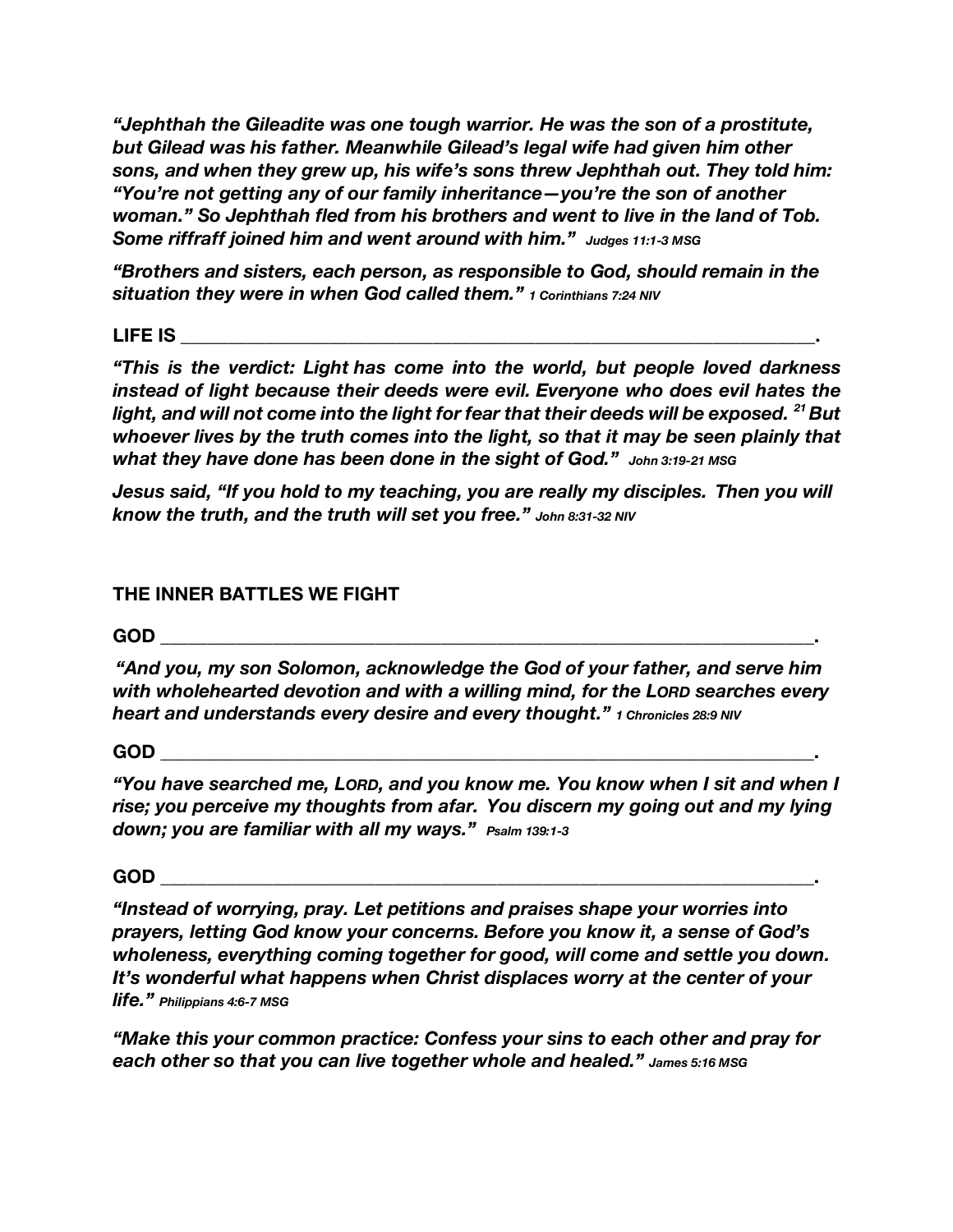*"The tongue that brings healing is a tree of life but a deceitful tongue crushes the spirit." Proverbs 15:4*

**GOD \_\_\_\_\_\_\_\_\_\_\_\_\_\_\_\_\_\_\_\_\_\_\_\_\_\_\_\_\_\_\_\_\_\_\_\_\_\_\_\_\_\_\_\_\_\_\_\_\_\_\_\_\_\_\_\_\_\_\_\_\_\_\_\_\_\_\_\_\_\_.** 

*"I pray that out of his glorious riches he may strengthen you with power through his Spirit in your inner being, so that Christ may dwell in your hearts through faith. And I pray that you, being rooted and established in love, may have power, together with all the Lord's holy people, to grasp how wide and long and high and deep is the love of Christ, and to know this love that surpasses knowledge—that you may be filled to the measure of all the fullness of God." Ephesians 3:16-19 NIV*

**GOD \_\_\_\_\_\_\_\_\_\_\_\_\_\_\_\_\_\_\_\_\_\_\_\_\_\_\_\_\_\_\_\_\_\_\_\_\_\_\_\_\_\_\_\_\_\_\_\_\_\_\_\_\_\_\_\_\_\_\_\_\_\_\_\_\_\_\_\_\_\_.** 

*"I am leaving you with a gift—peace of mind and heart. And the peace I give is a gift the world cannot give. So don't be troubled or afraid." John 14:27 NLT*

*"There is no fear in love. But perfect love drives out fear, because fear has to do with punishment. The one who fears is not made perfect in love." 1 John 4:18*

#### **RESPONSE TIME**

**GOD IS MOVING RIGHT NOW …I WANT TO ENTER A RESPONSE TIME FOR YOU TO PERSONALLY EXPERIENCE GOD'S HEALING PRESENCE AND POWER ON THE INSIDE OF YOUR LIFE…THERE IS HEALING TO BE HAD BY EVERY ONE OF US THIS MORNING …I KNOW FOR A FACT THERE ARE** 

- **REPETITIVE/UNWANTED BEHAVIORS, BONDAGES, AND COMPULSIONS THAT CERTAIN INDIVIDUALS ARE CHALLENGED BY RIGHT NOW**
- **INDIVIDUALS PRESENT ARE WRESTLING WITH RECURRING PAINFUL EMOTIONS**

**FILL-INS A MENTAL HEALTH CHALLENGE LIVED FROM THE INSIDE OUT A UNIQUELY PERSONAL JOURNEY BETTER WHEN LIVED IN TRUTH AND REALITY**

**SEES OUR INSIDES FIRST KNOWS YOUR STORY**